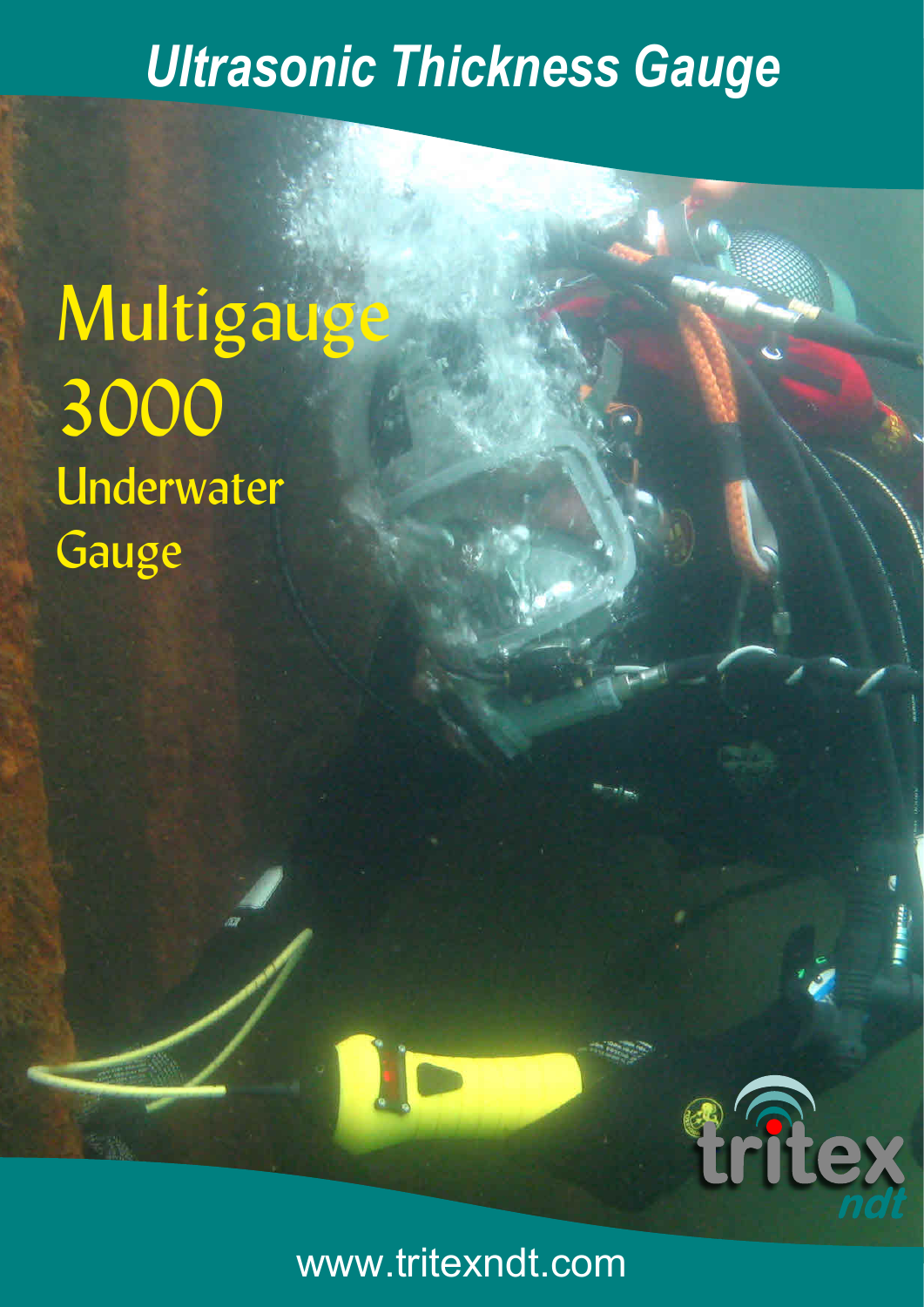## Multigauge 3000 Underwater Gauge

The Multigauge 3000 Underwater Gauge is a simple, robust ultrasonic thickness gauge designed for most common underwater thickness gauging applications. The gauge is pressure tested to 500m and has the option to transfer measurements to a surface display unit with the simple addition of a replacement end cap. It has been designed and built to survive extremely harsh conditions that exist in the offshore and underwater industries worldwide. The gauge uses multiple echo which means measurements can be easily taken without the need to remove coatings and the large bright LED display ensures the display can be seen by the diver, even in poor visibility.

The gauge is equipped with IPR (Intelligent Probe Recognition), which automatically adjusts settings in the gauge for enhanced performance and AMVS (Automatic Measurement Verification System) to ensure only true measurements are displayed, even on the most heavily corroded metals.



**Large Bright** 10 mm Display









#### Features:

- **Large 10mm display for poor visibility**
- **Ignores coatings using multiple echo**
- **Pressure tested to 500m**
- **Integral battery with 55 hour runtime on one fast charge. No need for a spare battery.**
- **Easy to use**
- **No fuss upgrade option to a topside repeater**
- **Rugged and robust**
- **Intelligent Probe Recognition (IPR)**
- **Automatic Measurement Verification (AMVS)**
- **No zeroing required**

### simple . accurate . robust

Multigauge 3000 Standard Kit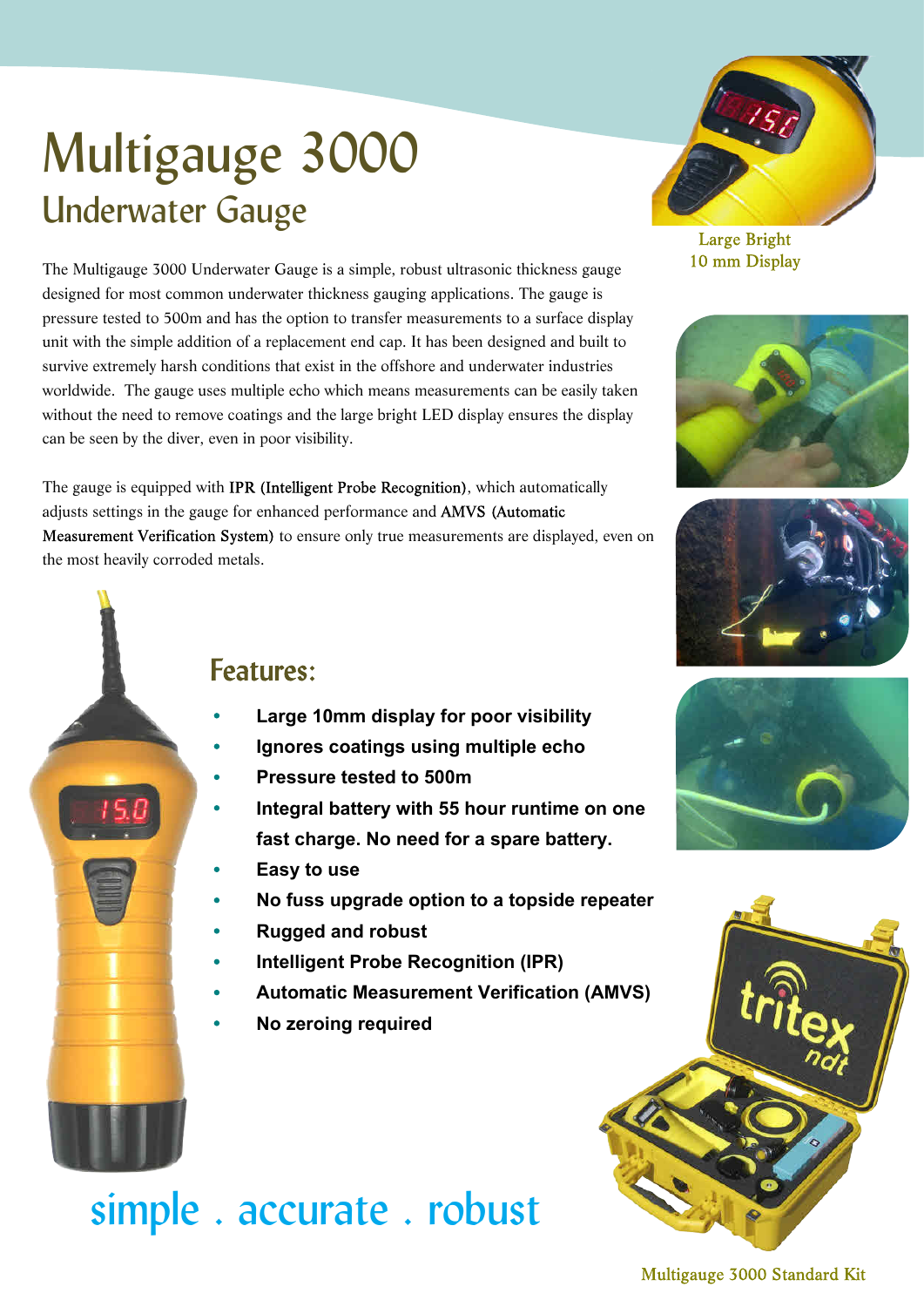## Multigauge 3000 3 Options...

### Multigauge 3000 Diver Handheld

The standard unit allows the diver to take measurements underwater. The large bright display gives a clear reading even in poor visibility conditions. The gauge benefits from being highly visible and easy to hold due to its robust heavy duty construction.

The Multigauge 3000 can be easily upgraded to one of two topside repeater options by simply replacing the end cap. An alternative end cap houses an Impulse connector for connection to an umbilical. The umbilical can be up to 1000 metres long.



**Surface Display Unit** 

#### Multigauge 3000 Surface Display Unit

The Multigauge 3000 Surface Display unit repeats the measurements from the Multigauge 3000 diver unit. This allows measurements to be displayed topside when visibility is too bad for the diver to see the display, or when measurements have to be verified by another person.

Additionally, it also allows the person on the surface to remotely change the settings on the diver unit, including the calibration, measurement units and resolution.

#### Multigauge 3000 Surface Software



**Communicator Software** 

The Multigauge 3000 Surface Software displays measurements onto a laptop which allows the topside person to log the data as required. The kit is supplied with an RS232 to USB converter for connection with most laptop computers.

The software allows the user to adjust settings in the gauge through a bi-directional link, display the repeated measurements from the diver and datalog the measurements into useful templates.